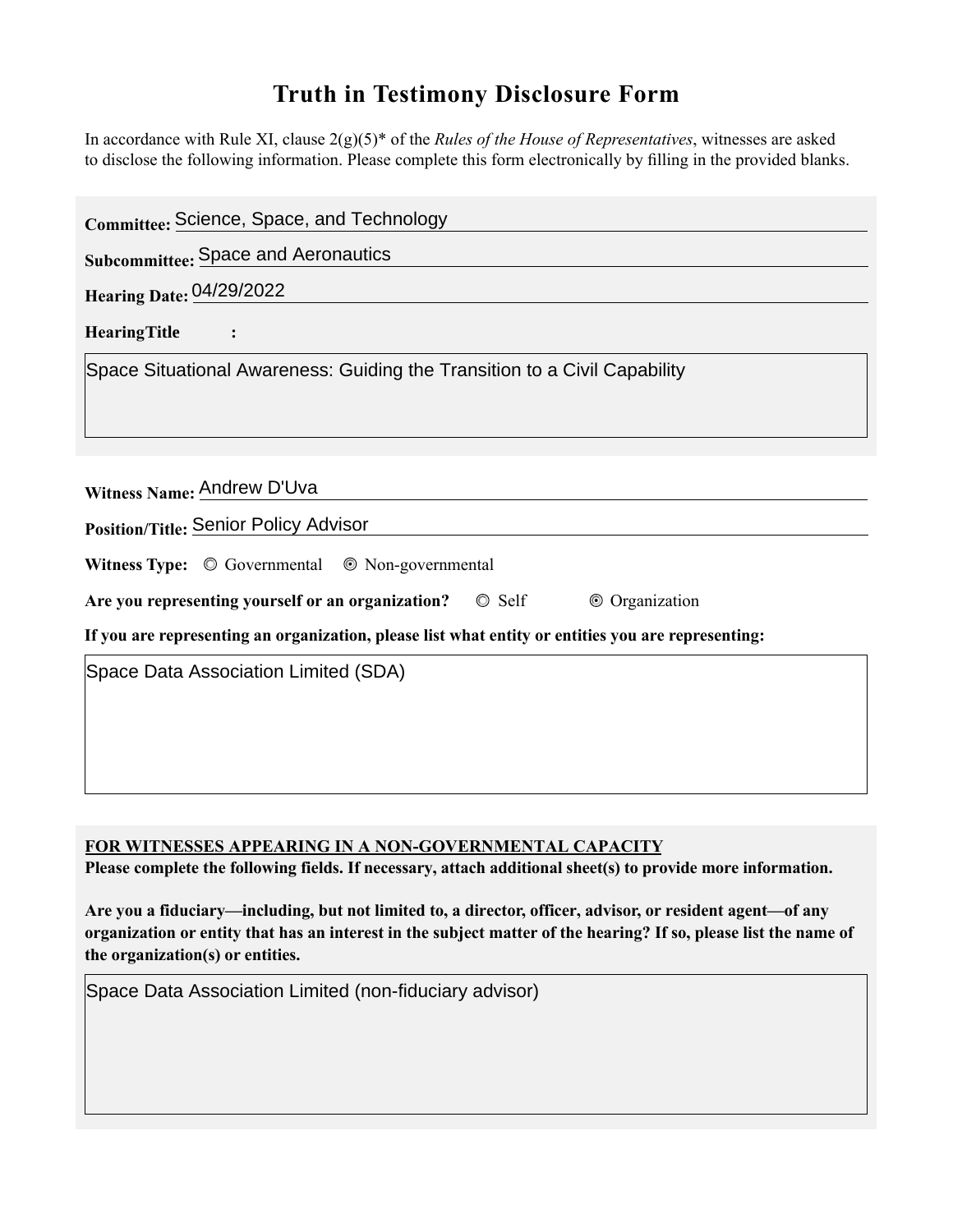Please list any federal grants or contracts (including subgrants or subcontracts) related to the hearing's subject matter that you, the organization(s) you represent, or entities for which you serve as a fiduciary have received in the past thirty-six months from the date of the hearing. Include the source and amount of each **grant or contract.** 

SDA/NASA 2021 - \$15,000 80NSSC21P2423 SDA/NOAA 2021 - \$30,000 (incl. prior year services) 1332KP21PNEEB0016 SDA/NASA 2020 - \$30,000 (incl. prior year services) 80NSSC19P0611, 80NSSC20P1937 SDA/NOAA 2020 - \$15,000 1332KP20CNAA0089 Personal: None

Please list any contracts, grants, or payments originating with a foreign government and related to the hearing's subject that you, the organization(s) you represent, or entities for which you serve as a fiduciary have received in the past thirty-six months from the date of the hearing. Include the amount and country **of origin of each contract or payment.** 

SDA/2021 - Germany (\$30,000), Thailand (\$7,500) SDA/2020 - Germany (\$45,000), Thailand (\$15,000) SDA/EUTMETSAT (intergovernmental organization) payments reflected in German totals above at \$15,000 (2020) and \$15,000 (2021) Personal: None.

## Please complete the following fields. If necessary, attach additional sheet(s) to provide more information.

 $\blacksquare$  I have attached a written statement of proposed testimony.

 $\blacksquare$  I have attached my curriculum vitae or biography.

**\***Rule XI, clause 2(g)(5), of the U.S. House of Representatives provides:

(5)(A) Each committee shall, to the greatest extent practicable, require witnesses who appear before it to submit in advance written statements of proposed testimony and to limit their initial presentations to the committee to brief summaries thereof.

(B) In the case of a witness appearing in a non-governmental capacity, a written statement of proposed testimony shall include— (i) a curriculum vitae; (ii) a disclosure of any Federal grants or contracts, or contracts, grants, or payments originating with a foreign government, received during the past 36 months by the witness or by an entity represented by the witness and related to the subject matter of the hearing; and (iii) a disclosure of whether the witness is a fiduciary (including, but not limited to, a director, officer, advisor, or resident agent) of any organization or entity that has an interest in the subject matter of the hearing.

(C) The disclosure referred to in subdivision (B)(iii) shall include— (i) the amount and source of each Federal grant (or subgrant thereof) or contract (or subcontract thereof) related to the subject matter of the hearing; and (ii) the amount and country of origin of any payment or contract related to the subject matter of the hearing originating with a foreign government.

(D) Such statements, with appropriate redactions to protect the privacy or security of the witness, shall be made publicly available in electronic form 24 hours before the witness appears to the extent practicable, but not later than one day after the witness appears.